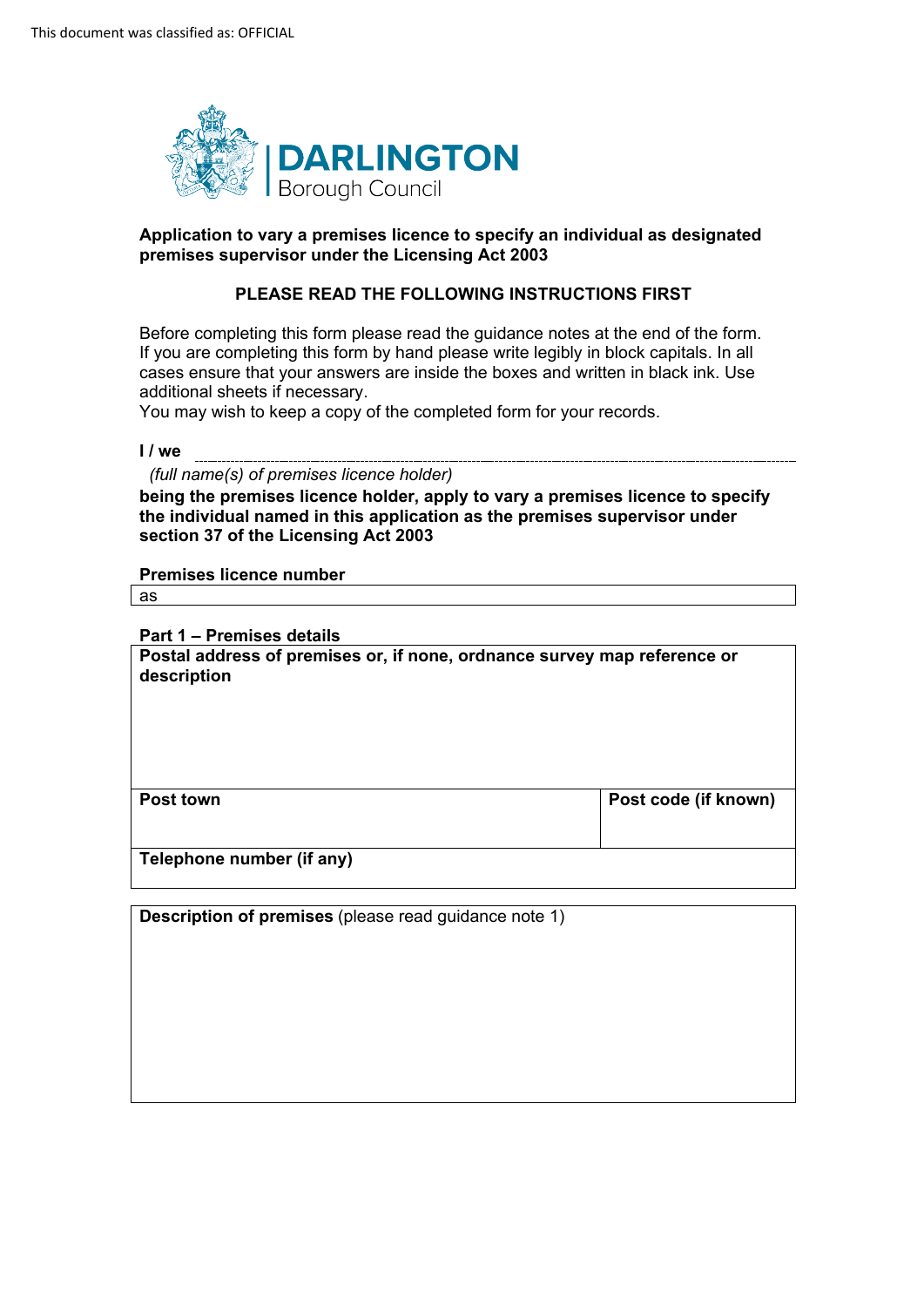# **Part 2**

**Full name of proposed designated premises supervisor** 

**Nationality** 

**Place of birth** 

**Date of birth** 

**Personal licence number of proposed designated premises supervisor and issuing authority of that licence (if any)** 

| Full name of existing designated premises supervisor (if any) |  |  |
|---------------------------------------------------------------|--|--|
|---------------------------------------------------------------|--|--|

|                                                                                                         | <b>Please tick yes</b> |
|---------------------------------------------------------------------------------------------------------|------------------------|
| I would like this application to have immediate effect under<br>section 38 of the Licensing Act 2003    |                        |
| I have enclosed the premises licence or relevant part of it                                             |                        |
| (If you have not enclosed the premises licence, or relevant part of it, please give<br>reasons why not) |                        |
| Reasons why I have failed to enclose the premises licence or relevant part of it                        |                        |

## **Please tick yes**

□ □ □

口<br>口 □ □

- I have made or enclosed payment of the fee
- I will give a copy of this application to the chief officer of police
- I have enclosed the consent form completed by the proposed premises supervisor
- I have enclosed the premises licence, or relevant part of it or explanation
- I will give a copy of this form to the existing premises supervisor, if any
- I understand that if I do not comply with the above requirements my application will be rejected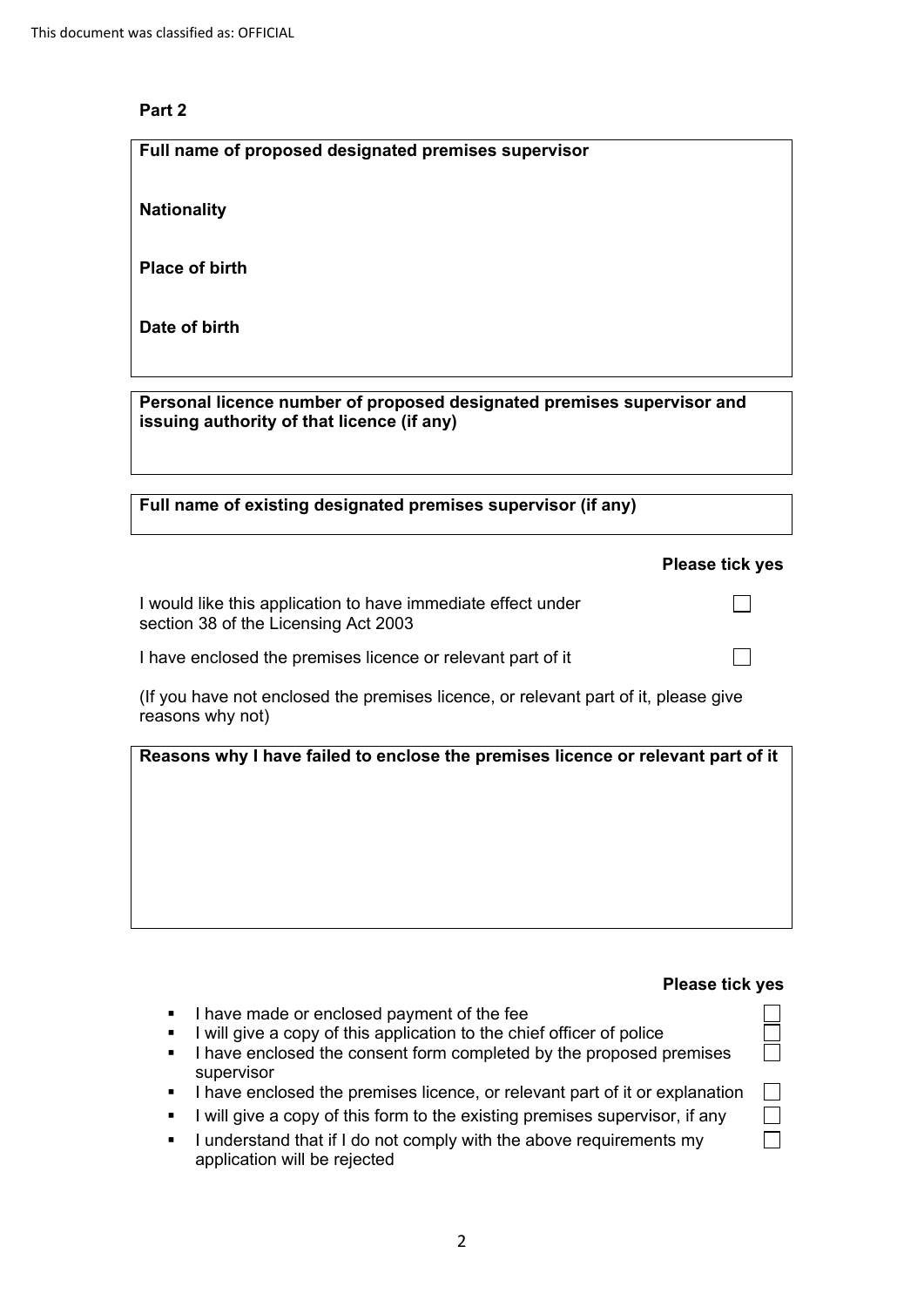**IT IS AN OFFENCE, UNDER SECTION 158 OF THE LICENSING ACT 2003, TO MAKE A FALSE STATEMENT IN OR IN CONNECTION WITH THIS APPLICATION. THOSE WHO MAKE A FALSE STATEMENT MAY BE LIABLE ON SUMMARY CONVICTION TO A FINE OF ANY AMOUNT.** 

**IT IS AN OFFENCE UNDER SECTION 24B OF THE IMMIGRATION ACT 1971] FOR A PERSON TO WORK WHEN THEY KNOW, OR HAVE REASONABLE CAUSE TO BELIEVE, THAT THEY ARE DISQUALIFIED FROM DOING SO BY REASON OF THEIR IMMIGRATION STATUS. THOSE WHO EMPLOY AN ADULT WITHOUT LEAVE OR WHO IS SUBJECT TO CONDITIONS AS TO EMPLOYMENT WILL BE LIABLE TO A CIVIL PENALTY UNDER SECTION 15 OF THE IMMIGRATION, ASYLUM AND NATIONALITY ACT 2006 AND, PURSUANT TO SECTION 21 OF THE SAME ACT, WILL BE COMMITTING AN OFFENCE WHERE THEY DO SO IN THE KNOWLEDGE, OR WITH REASONABLE CAUSE TO BELIEVE, THAT THE EMPLOYEE IS DISQUALIFIED.** 

**Part 3 – Signatures** (please read guidance note 2)

**Signature of applicant or applicant's solicitor or other duly authorised agent**  (See guidance note 3)**. If signing on behalf of the applicant please state in what capacity.** 

| Signature                                                                                                                                                                                                               |
|-------------------------------------------------------------------------------------------------------------------------------------------------------------------------------------------------------------------------|
| Date                                                                                                                                                                                                                    |
| Capacity                                                                                                                                                                                                                |
|                                                                                                                                                                                                                         |
| For joint applicants signature of $2^{nd}$ applicant $2^{nd}$ applicant's solicitor or other<br>authorised agent (please read guidance note 4). If signing on behalf of the<br>applicant please state in what capacity. |
| Signature                                                                                                                                                                                                               |

…………………………………………………………………………………………………

Capacity

Capacity …………………………………………………………………………………………………

| Contact name (where not previously given) and postal address for<br>correspondence associated with this application (please read quidance note 5) |                  |
|---------------------------------------------------------------------------------------------------------------------------------------------------|------------------|
| <b>Post town</b>                                                                                                                                  | <b>Post Code</b> |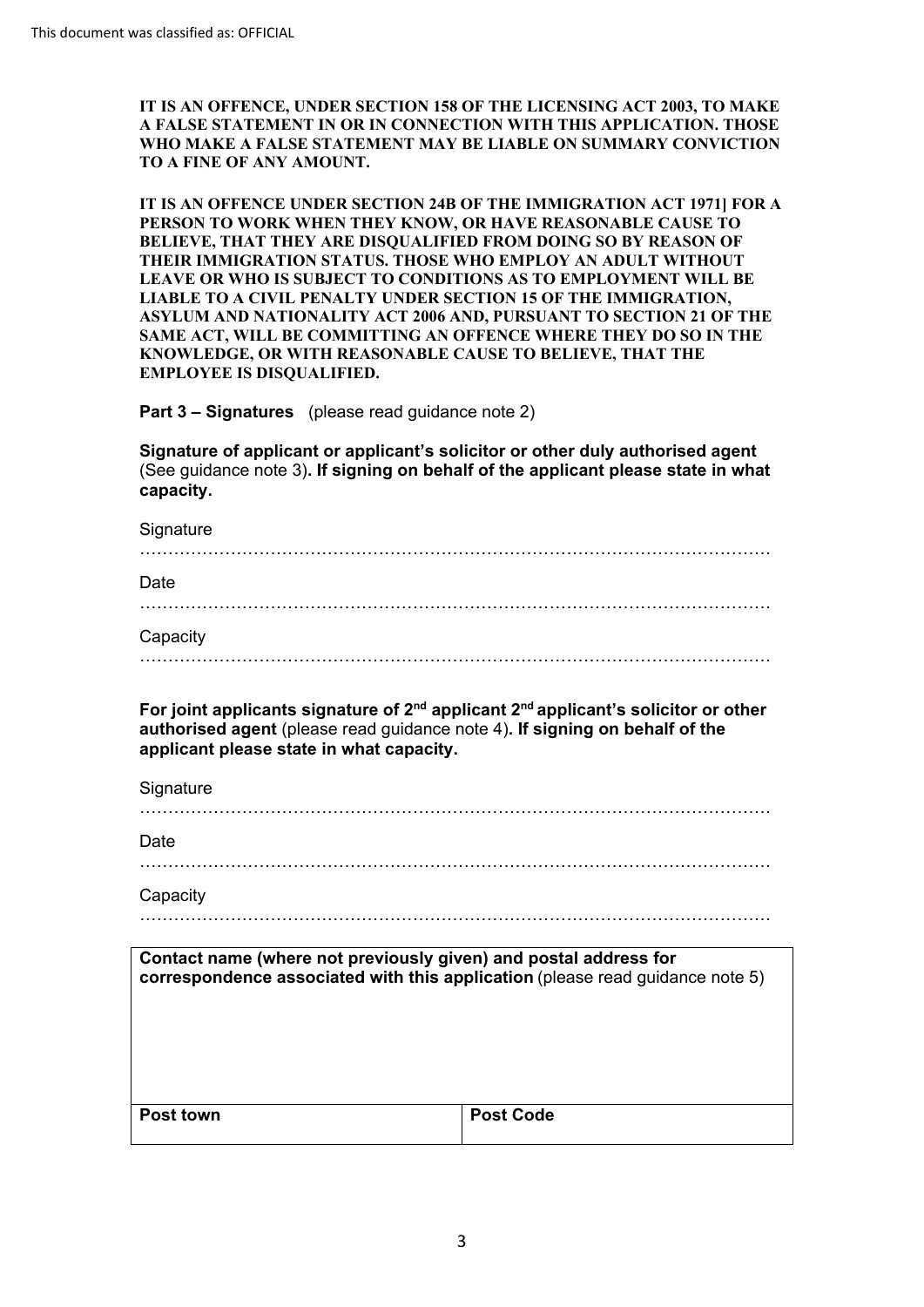# **Telephone number (if any)**

Telephone number (if any)<br>If you would prefer us to correspond with you by e-mail your e-mail address **(optional)**